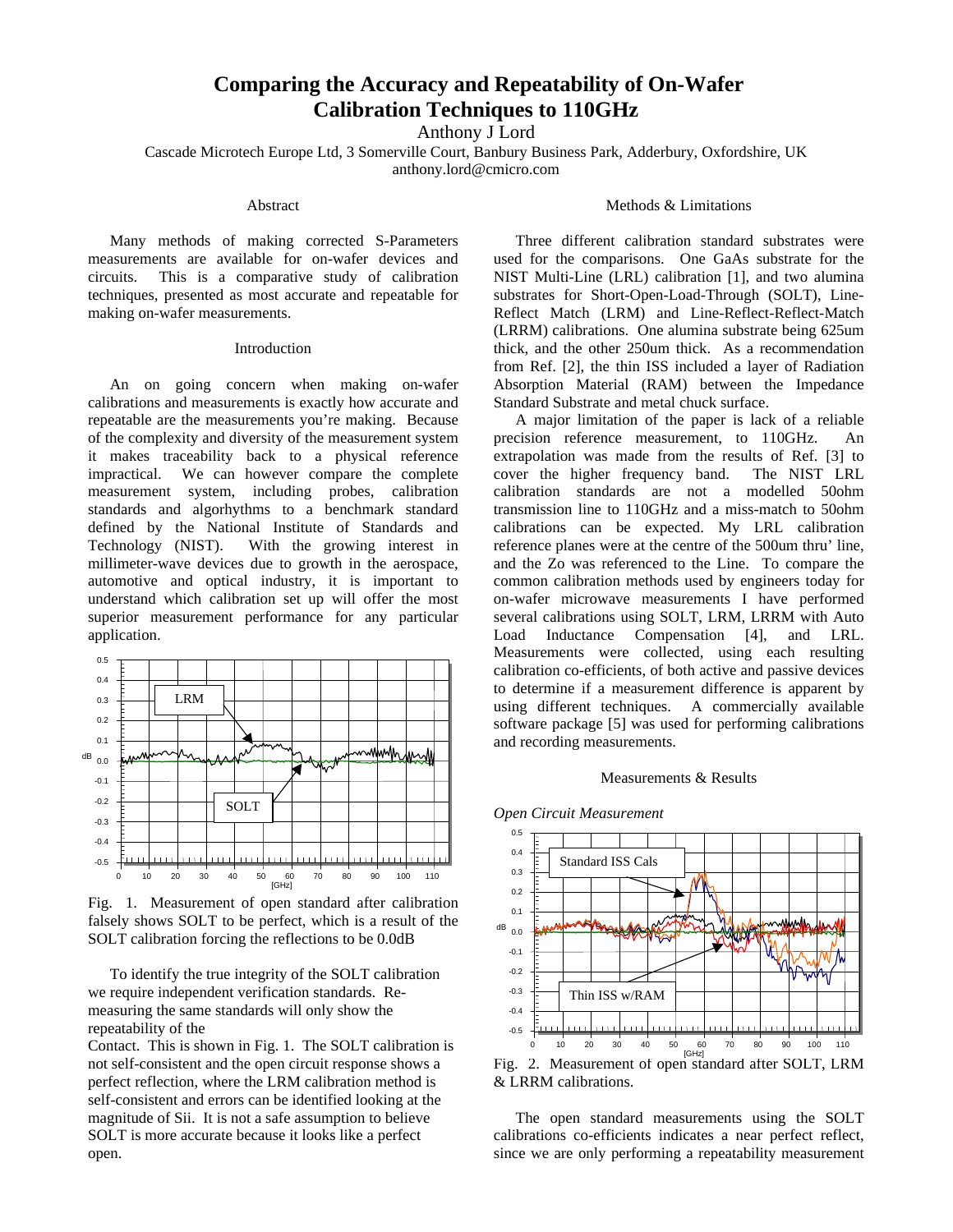of the contact. The thinned 250um ISS and layer of RAM material reduced the magnitude of error on both LRM and LRRM calibrations. The large error using the 625um thick ISS was due to the substrate moding being more significant at millimetre wave frequencies. The 250um ISS pushes the substrate moding above 110GHz. This now meets the commonly used error limits of  $+/-0.1$ dB for open circuit verification.

#### *Open Stub Measurement*

A more reliable way of verifying the integrity of the calibration is to measure an independent verification standard. I used a 3.2mm open stub and 3.2mm line of the NIST reference substrate. The ISS calibrations (LRM, LRRM and SOLT), using both the 625um and 250um thick substrates, show a ripple effect. This is due to the line not being exactly 50ohm and is miss-matched to our 50ohm ISS calibrations. The LRL calibration shows a more linear response, but a phase and magnitude offset is present due to the reference plane being in the centre of the LRL thru, not the probe tips, as with the ISS calibrations.



Fig. 3. S11 LogMag measurement of 3.2mm open stub.



Fig. 4. Model of 3.2mm open verification standard, making the assumption that the GaAs line is not 50ohms

#### *Line Measurement*

The GaAs line measurement show the LRL being comparable to the ISS based calibrations up to 70GHz, where afterwards the ISS calibrations shows greater loss. This may be a result of the miss-matched line acting as a low pass filter for the 50ohm calibrations.







Fig 6. LogMag variations of line using LRRM/250um ISS as reference. (ISS calibrations only)



Fig. 7. Phase variation of line using LRRM/250um ISS as reference. (ISS calibrations only)

The ISS calibrations have approximately the same deviation from the LRL measurement, as shown in Fig. 5. Using the LRRM calibration as a reference, the variation of the LRM and SOLT calibrations can be observed. The 625um ISS and SOLT calibrations show greater variation in phase and magnitude. The phase variation of the ISS calibrations from the LRL calibration shows a linear phase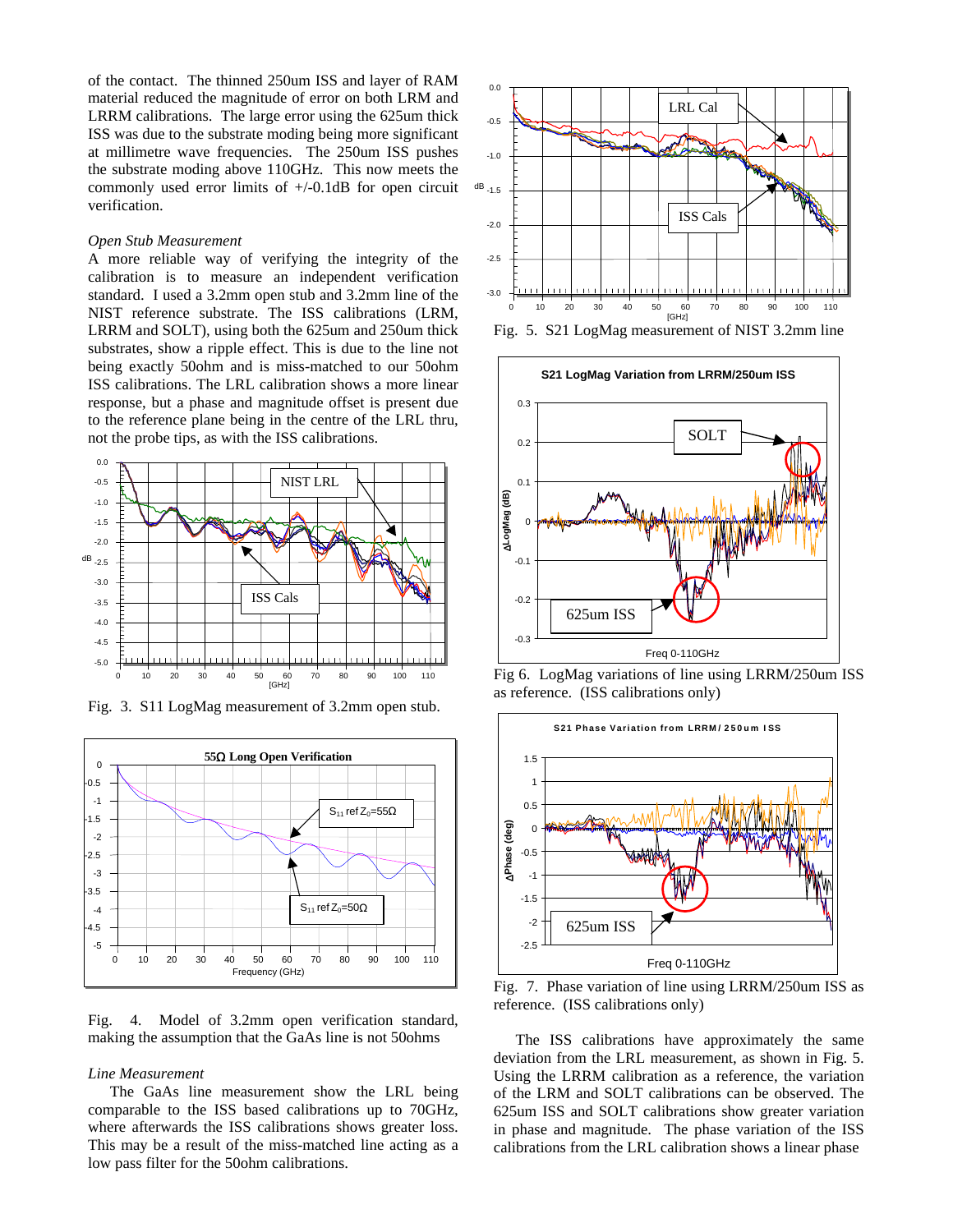change due to the reference planes of my LRL calibration being the centre of the 500um thru' standard and not the tip of the probes as with the ISS calibrations.

# *Field Effect Transistor (FET) Measurement*

The measurement accuracy very much relies on the calibration and the measurement application. Fig. 8 shows a measurement made of a GaAs FET device. The SOLT, LRM and LRRM calibrations are grouped together. The only stray measurements are the NIST LRL calibration. The difference between the LRL and other calibrations is probably not due to inaccuracy of the ISS based calibrations. It is likely due to the inaccuracy of the LRL calibration due to the change in pad parasitic, the change of effective dielectric constants and the low-end limitation of the calibration due to the restrictions of long line standards.



Fig. 8. Measurements of a GaAs FET device.

The SOLT calibration performed on the 250um ISS indicates a linear increase in magnitude and phase, Fig. 9 & 10. The SOLT, LRM and LRRM calibrations performed on the 625um ISS shows the same errors when measuring the open circuit during calibration verification. Only the LRM calibration made on the 250um ISS is comparable to the LRRM reference calibration.



Fig. 9. S21 LogMag variation of GaAs FET device with reference to LRRM calibration using 250um ISS.



Fig. 10. S21 Phase variation of GaAs FET device with reference to LRRM calibration using 250um ISS.

## *Repeatability of Calibrations*

The need to make an accurate calibration and measurement is equalled by the requirement to make repeatable calibrations and measurements. It is shown in Fig. 11 and 12 the worst case error bounds for repeating two identical calibration techniques. The results show that the LRRM calibration with load inductance compensation was more repeatable than SOLT, which was particularly sensitive when using different sets of standards.



Fig. 11. The worst case errors for calibration repeatability using the same set of standards



Fig. 12. The worst case errors for calibration repeatability, using two different sets of standards.